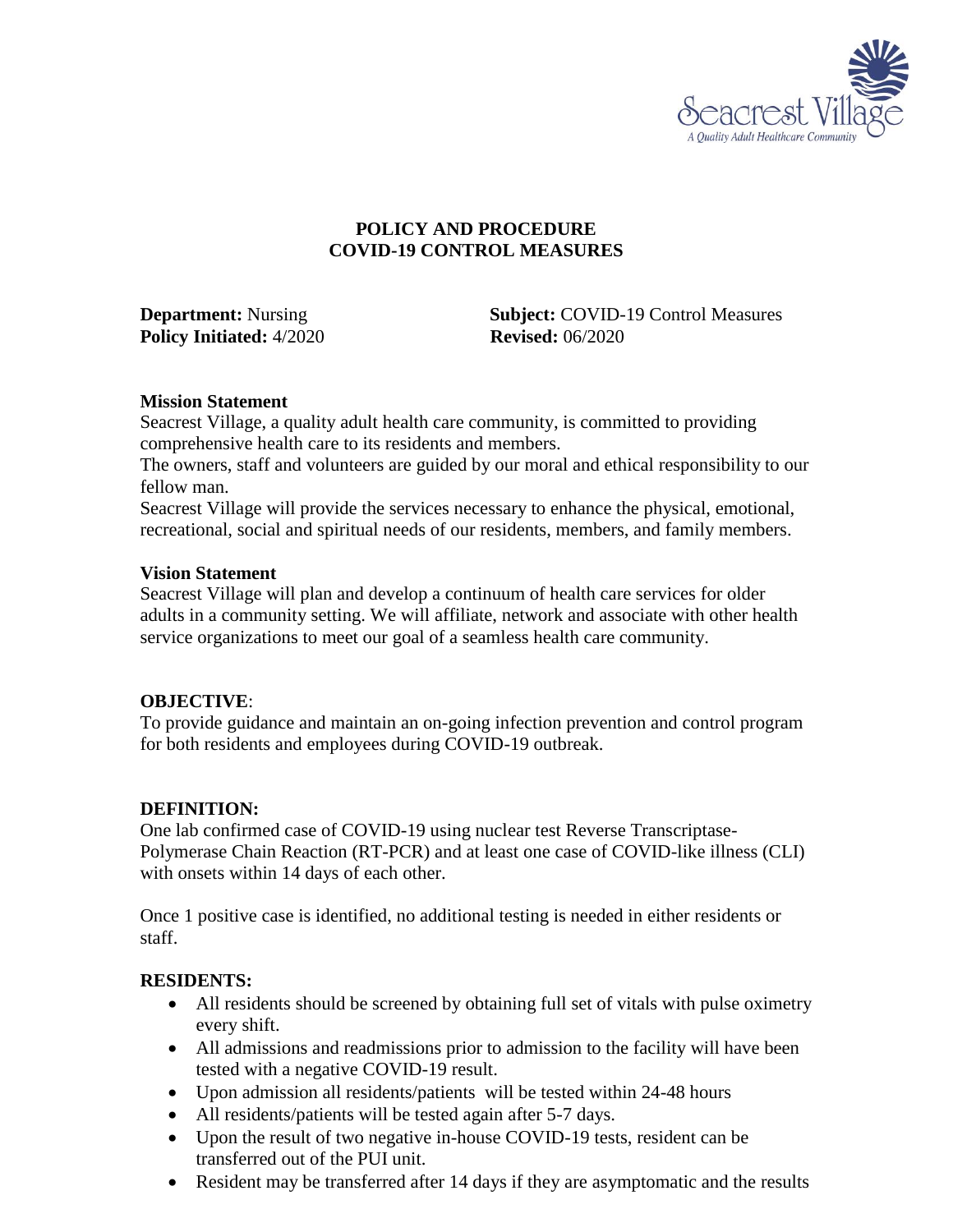

of their second in-house COVID-19 test has not been received from the lab.

- If residents have been screened and their test result is positive for COVID-19 or if residents have signs/ symptoms of a respiratory viral infection:
	- a) Resident will be transferred to the isolation floor (Pavilion West) utilizing the shortest route to the immediate exit. Resident should don surgical gown and double mask. Areas should be cleared of other residents and unnecessary staff.
	- b) Full vitals and pulse oximetry every 4 hours.
	- c) Private room or cohort with another symptomatic/ positive resident.
	- d) Maintain Standard, Contact and Droplet Precautions including eye protection.
	- e) Consider that staff caring for positive or symptomatic residents does not care for negative or asymptomatic residents
	- f) Positive or symptomatic residents should be given a surgical mask and encouraged to wear at all times. These residents should be wearing a surgical mask when close contact with others is anticipated.
- Any resident identified with symptoms of fever and lower respiratory illness (cough, shortness of breath, sore throat) should be immediately placed in both Contact and Droplet transmission-based precautions in the isolation wing. Roommates will also be transferred to the isolation unit but in a separate room.
- The isolation should be implemented by the healthcare member who notes the symptoms pending a physician order.
- Residents with confirmed COVID-19 or displaying respiratory symptoms should receive all services in room with door closed (meals, physical and occupational therapy, activities, personal hygiene, etc.)
- Symptomatic residents should only leave their room as required for medical procedures not available on site (i.e. dialysis, critical testing not available in the facility). If the resident is to leave room for these purposes the shortest route should be utilized and the immediate route to the exit/ treatment areas should be cleared of all residents and unnecessary staff.
- Testing to rule out routine pathogens may be completed via rapid influenza testing and respiratory viral panels (Rhinovirus, RSV, etc).
- Determination to send the resident to the hospital should be based on the same criteria used for other illnesses.
- Residents with severe illness requiring hospitalization should be transferred to the hospital with notification to EMS and the receiving hospital.
- Residents with temperature at or above 99'F but below 100.4'F will be monitored every 2 hours x 4 for any change in temperature. If temperature does not go down to baseline without any use of anti-pyretics, resident will be transferred to Pavilion West for isolation.
- Dialysis centers will be contacted for any resident on dialysis placed on isolation for COVID-19 testing pending result. If any resident will miss session pending result, nursing staff will monitor resident for pedal edema, dyspnea, adventitious sound on auscultation and any sign of fluid overloading. Strict renal diet will be followed.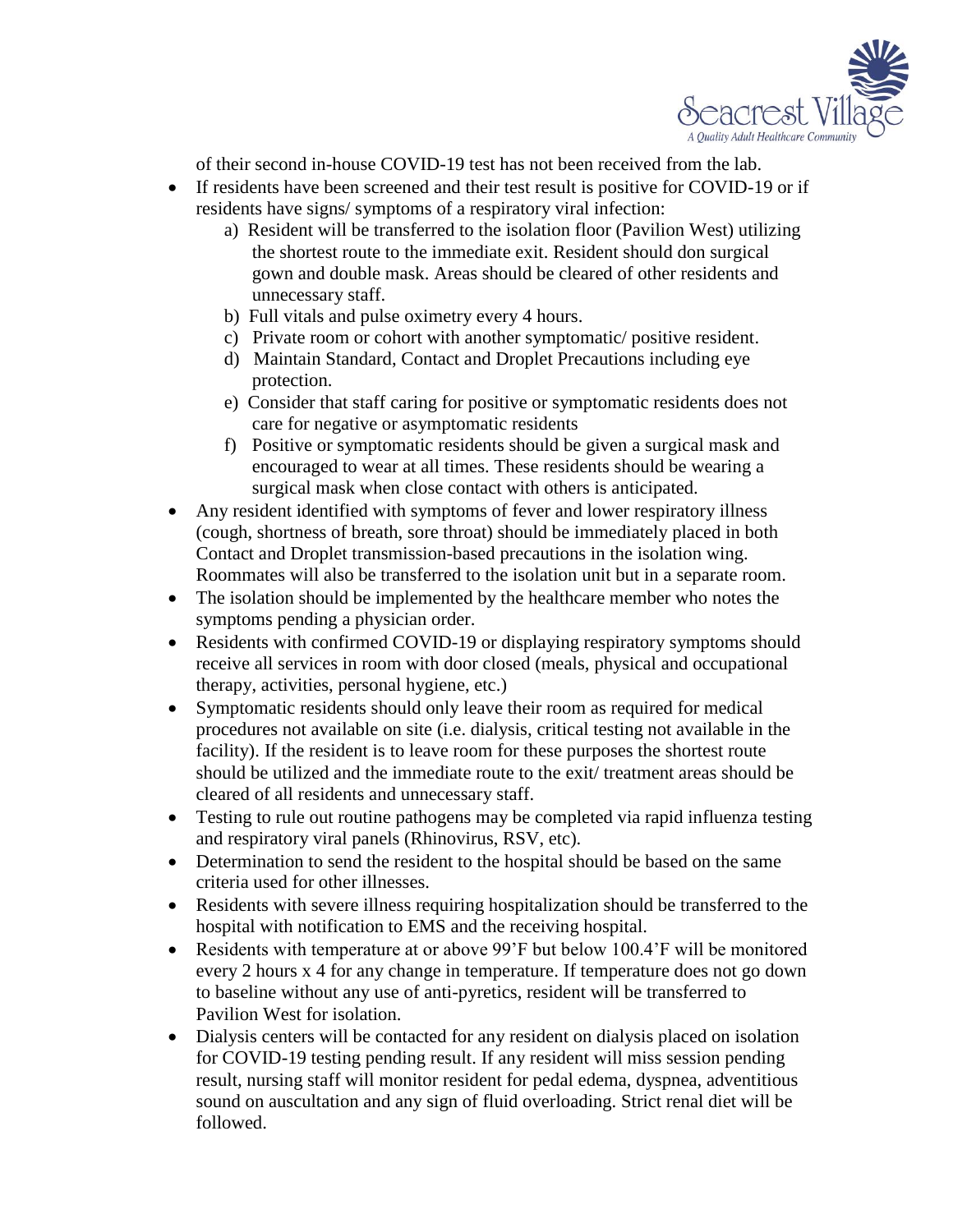

# **FACILITY**

- Should communicate with physician, local health department, regulatory agency, families, staff and residents.
- Notification is to be completed within 24 hours to all facility residents, staff members, permissible visitors and responsible parties whenever or in each instance a case of COVID-19 has been diagnosed in a resident or staff member or the facility has a resident or staff member who is a person under investigation for COVID-19, in the following manner:
	- a. In person and/or in writing for all residents, as appropriate;
	- b. In person and/or in writing for all staff members;
	- c. In person and/or in writing for all permissible visitors; and
	- d. Notification via telephone, email or other method of communication the facility is using to notify the resident's family member, guardian or designated person during this time of restricted visitation, as well as any visitors, to be followed up in writing within 3 days
- Notification for subsequent confirmed or person under investigation cases may be done via telephone, email or other method of communication the facility is using to notify the resident's family member, guardian or designated person during this time of restricted visitation, as well as any visitors.
- Processes and activities which increase residents' risk should be modified or suspended.
- Immediately inform the Physician if COVID-19 testing is indicated. Once a positive case is identified in the facility, no additional testing is needed in either residents or staff. Positive cases should immediately be reported to the Ocean County Health Department and the NJ DOH.
- Stop large group congregate activities and provide alternatives (arrange in-room dining or dining that maintains social distancing and activities, stop bingo, beauty parlor, outside volunteer presentations, church, etc.).
- Screening of all residents and staff including temperatures checks and use of checklists to identify symptomatic individuals.
- Inform staff to stay home when sick insuring non-punitive practices during this period. Screen all staff prior to shift for temperature and respiratory symptoms. If present staff member should be sent home until symptoms resolve or until cleared to come back by the facility medical director. Refer to NJ DOH guidance for positive and/or exposed healthcare personnel.
- Focus on decreased staff rotation and cohort staff to work with symptomatic residents whenever possible.
- Ensure staff is educated on and correctly performing hand hygiene, donning and doffing of PPE, and using appropriate products for environmental cleansing/disinfection.
- Ensure adequate supplies of PPE are easily accessible to staff.
- Post signage for hand hygiene and cough etiquette, ensure necessary supplies to accomplish these tasks are present at all entries and patient care areas. Notify residents, staff, visitor, vendors and families of current situation.
- Visitation will be allowed for end of life situations when the resident is actively dying and limit visitors to 2 at a time. All visitors should be informed of risk and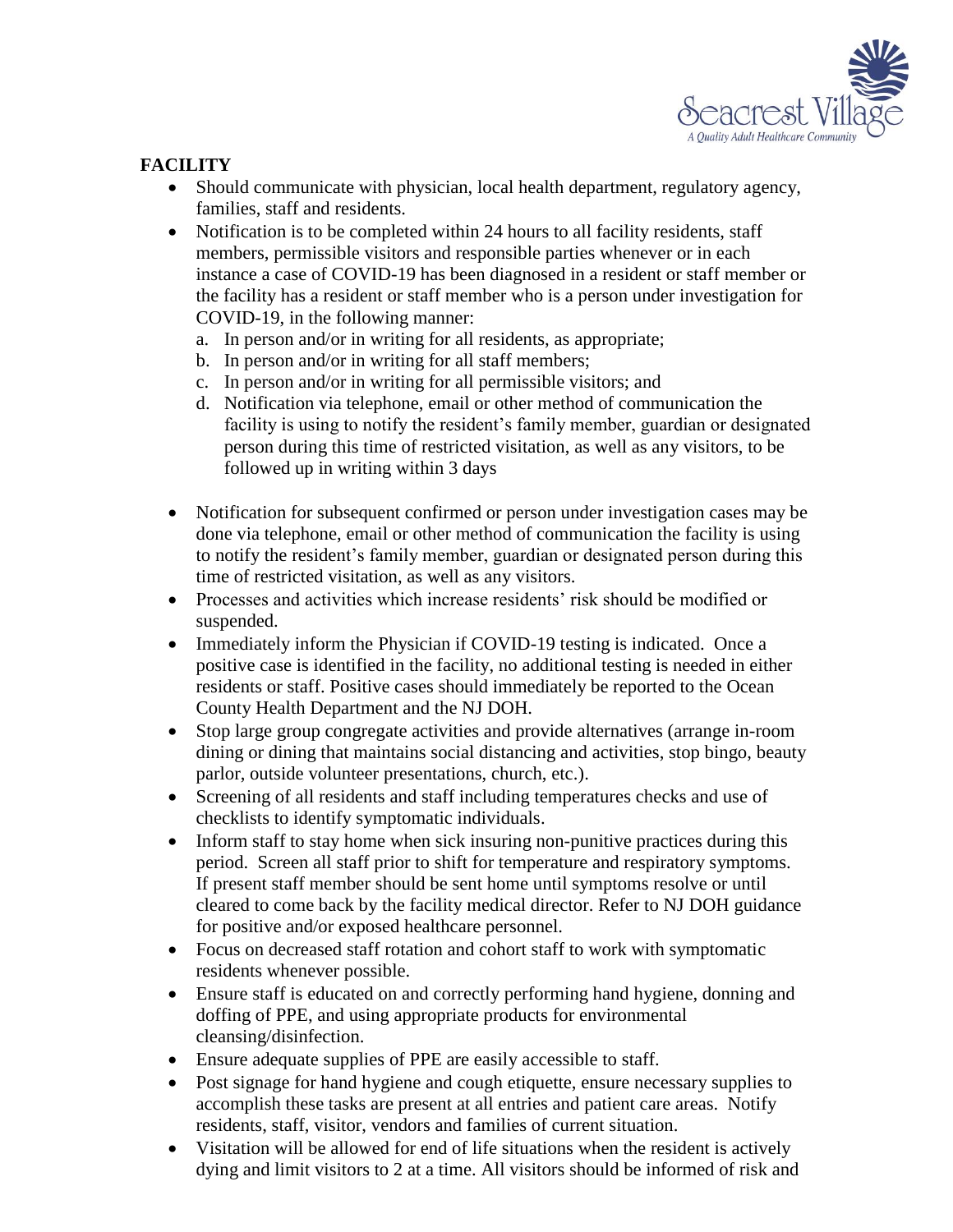

instructed on proper PPE use prior to entering the unit. Other avenues of communication with family should be explored (i.e. facetime, skype, etc.)

- Visitation will be restricted to essential vendors (lab technicians, pharmacy delivery staff, and radiology technicians). All visitors will be informed of risk and instructed on proper PPE use prior to entering the unit.
- Identify additional isolation rooms limiting to single unit if possible, cohort like cases if necessary (e.g. influenza with influenza, COVID-19 with COVID-19, etc.)
- Ensure adequate testing supplies and masks are available for staff collecting specimens (for first resident being tested). Avoid aerosol generating procedures. If necessary use face and eye protection, N95 or respirator, close door and pull curtain. Wipe horizontal surfaces with EPA-registered and approved product after procedure. If supplies become scarce, follow CDC recommendations for crisis capacity use.
- New admissions (residents and families) should be notifies if the facility has COVID-19 in the building.

# **ENVIRONMENTAL SERVICES/ CONTROLS**

- Disinfect frequently touch surfaces every 2 hours or as frequently as possible with EPA registered and approved product.
- Educate and observe practice on appropriate disinfection (clean to dirty, appropriate dwell time, when to switch clothes and wipes, etc.). Ensure cleaning and disinfection policies and procedures are being followed consistently and correctly.
- Ensure appropriate PPE is worn during cleaning and disinfection work.
- Limit access to facility and post signage reading rationale. Only essential visitors, employees and contract staff should be allowed to entrance.
- Ensure adequate facilities for completion of hand hygiene hand washing sink or alcohol-based hand rub. Alcohol-based hand rub should ideally be both inside and outside of resident rooms, at all entrances and throughout the clinical areas. Ensure all dispensers contain product within expiration date.

## **EMPLOYEES**

- All employees should promptly notify supervisor of any symptom of illness or resident in their care.
- Employees who develop even mild symptoms consistent with COVID-19, they must cease patient care activities, don a facemask (if not already wearing), and notify their supervisor prior to leaving work.
- Provide symptoms report and allow temperature monitoring upon entry to work.
- Symptomatic staff does not require testing but, should consider possible causes and work restriction and isolation at home for a minimum of 7 days after onset or depending on the Medical Director's recommendations and can be released after being afebrile without fever-reducing medications for at least 72 hours.
- Asymptomatic staff do not need to be tested for SARS-CoV2
- Refer to NJ DOH guidance for diagnosed and/or exposed healthcare personnel.
- Employees may utilize extended use techniques with mask and eye protection when caring for residents.
- Mask should be worn when entering unit. Change mask if touch soiled or moist.